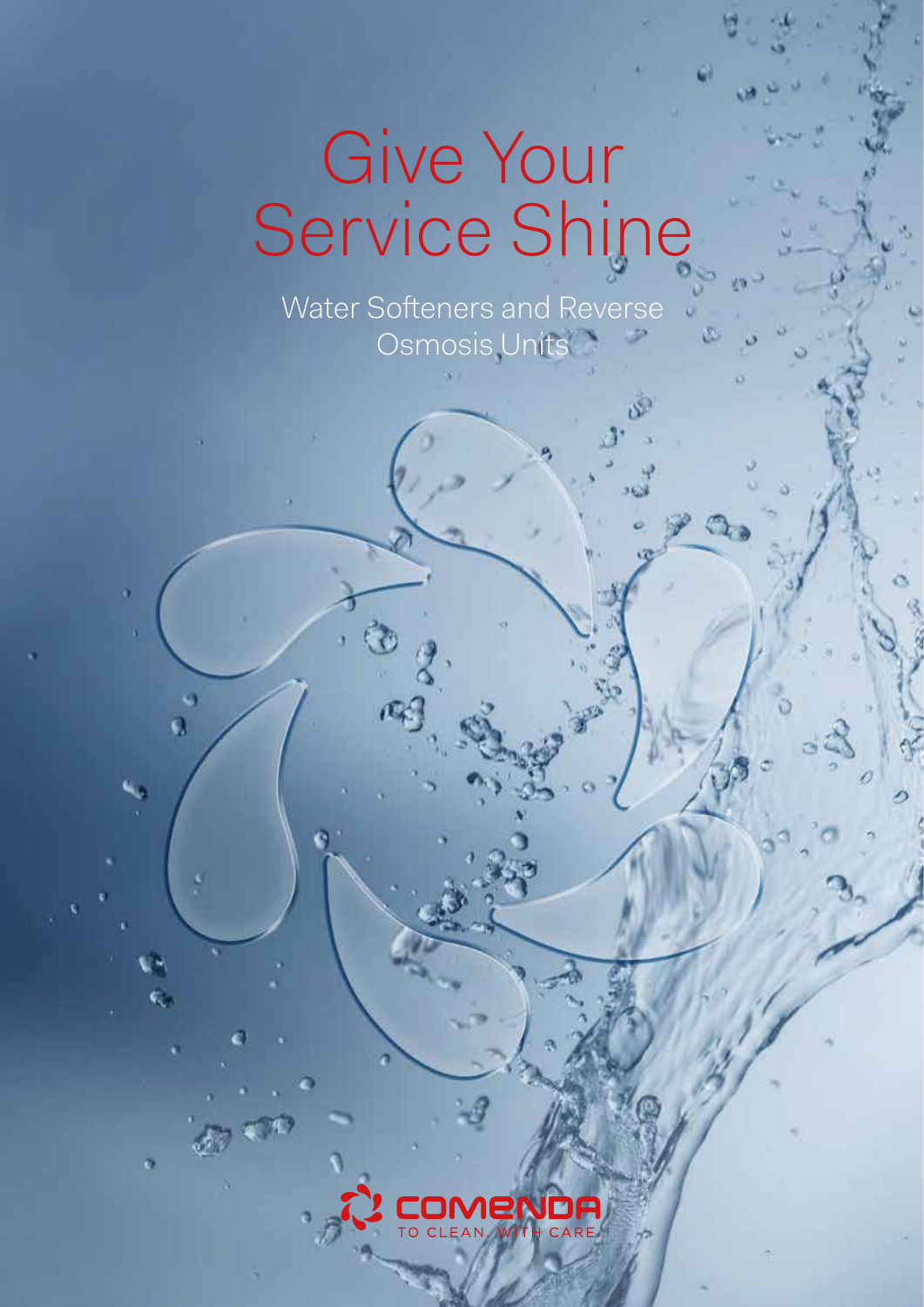

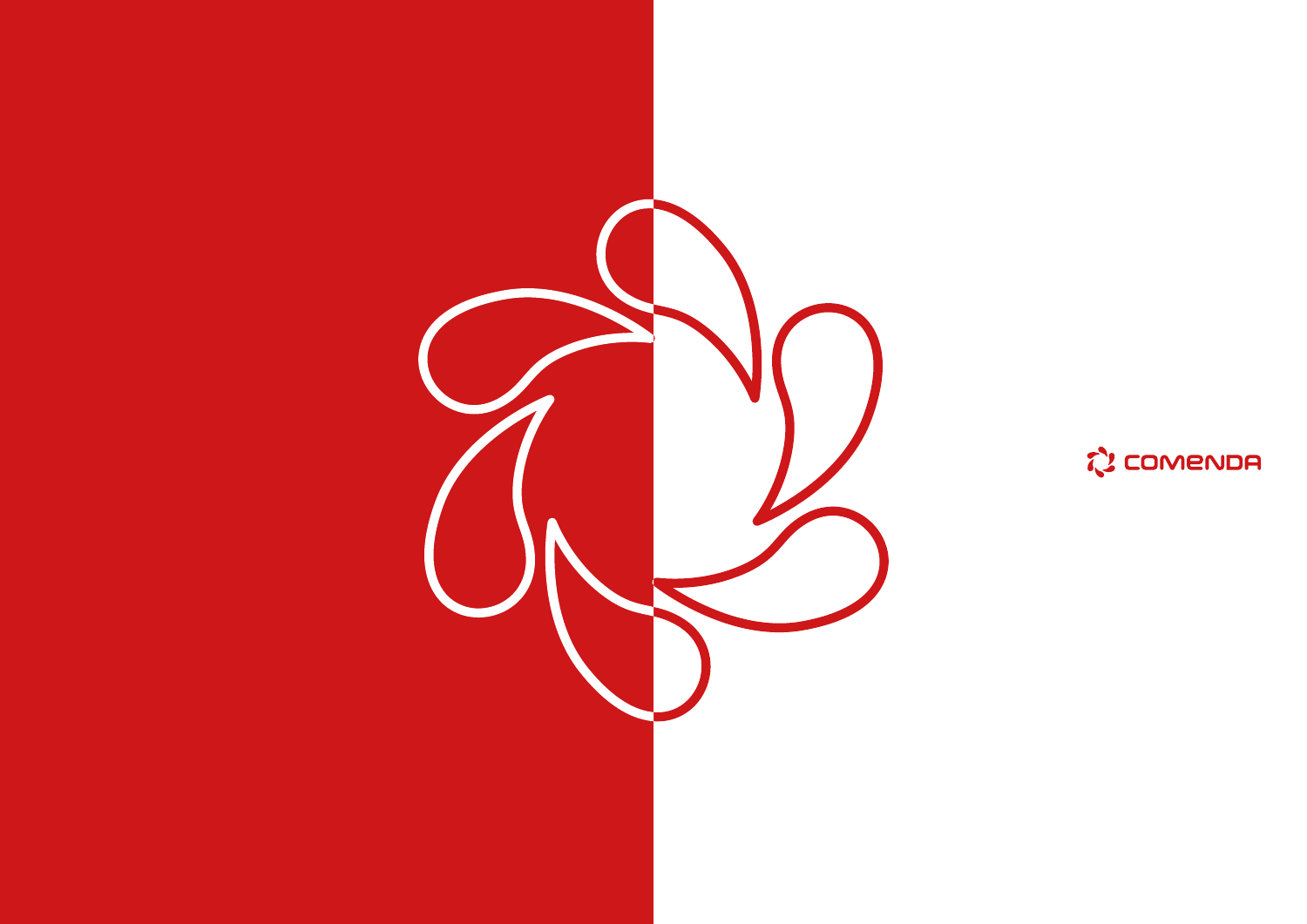The first impression you make on clients says a lot about your style and high standards. For service, the shine of your glasses and dishes is a perfect reflection of that attention to detail. It's not enough to only have good warewashing equipment. The quality of water that your operation uses is as important as the machinery itself, and the purity of that water is essential to produce exceptional results.

That's why adding a Comenda water softener and reverse osmosis unit can prove invaluable to your operation. Together they soften and purify water prior to the washing cycle to eliminate the spotting and streaking that can blemish glasses, dishes and cutlery.

## **YOUR NEEDS ARE CLEAR**





UNTREATED WATER

SOFTENED WATER



 REVERSE OSMOSIS WATER

 $\mathbb{C}^2$ 

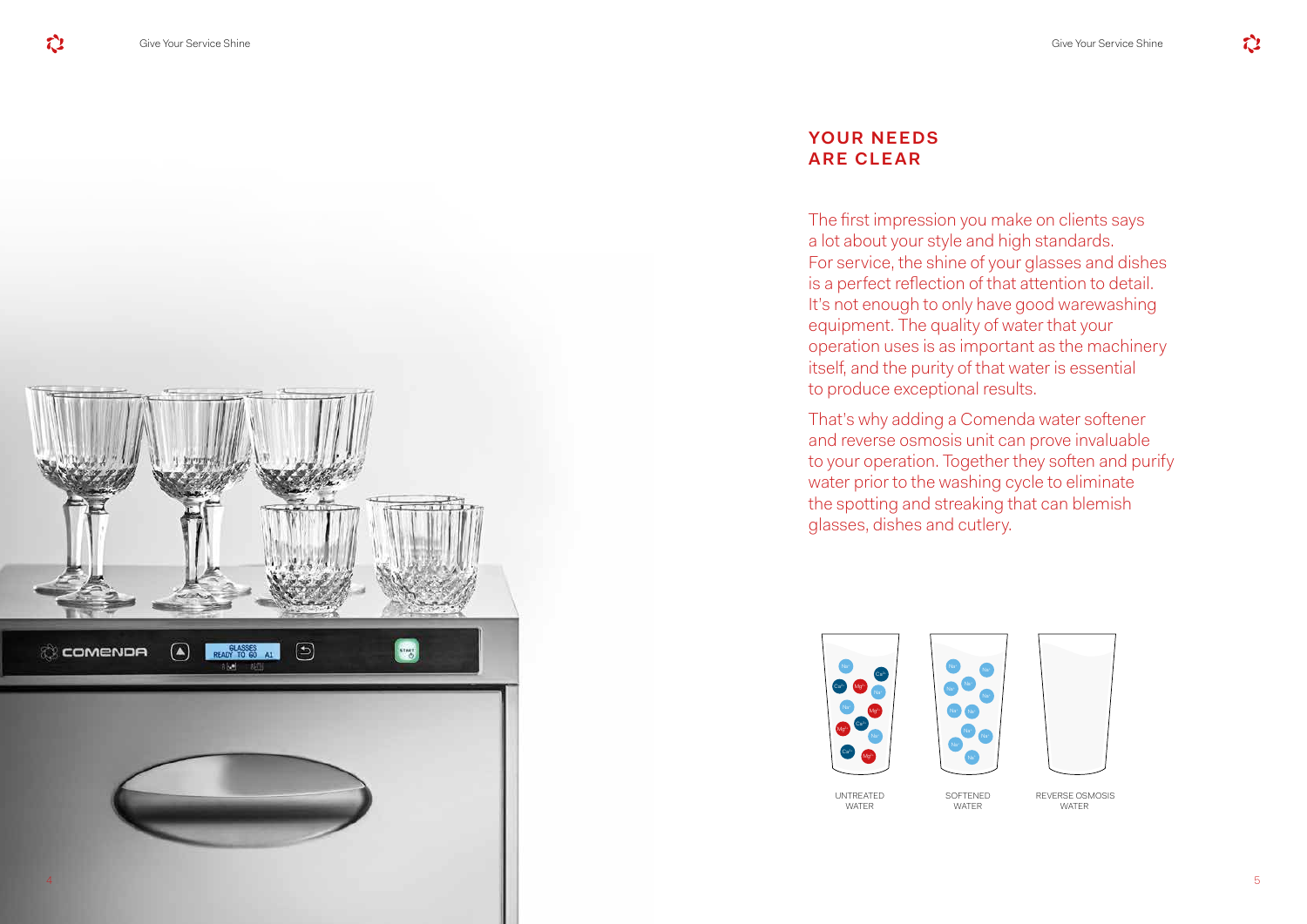Beyond brilliant presentation, these units also contribute to streamlining your operations and saving on long term equipment costs. Softened water limits the influence of limescale buildup that can compromise the functionality and life span of your machinery. Not only does treating water improve overall hygiene and allow detergents to work more effectively, pure water eliminates the time-consuming need to hand polish glasses and the breakage that commonly accompanies the task.

## **THE ADDED BENEFITS**

Removing hardness and impurities results in higher dishwashing standards and reduced detergent, energy and equipment servicing costs.

| 2                                   | <b>UNTREATED</b><br><b>WATER</b> | <b>SOFTENED</b><br><b>WATER</b> | <b>REVERSE</b><br><b>OSMOSIS</b><br><b>WATER</b> |
|-------------------------------------|----------------------------------|---------------------------------|--------------------------------------------------|
| <b>MACHINE</b><br><b>PROTECTION</b> |                                  |                                 |                                                  |
| <b>DETERGENT</b><br><b>SAVING</b>   |                                  |                                 |                                                  |
| <b>SPOTLESS</b><br><b>WASH WARE</b> |                                  |                                 |                                                  |



![](_page_3_Picture_9.jpeg)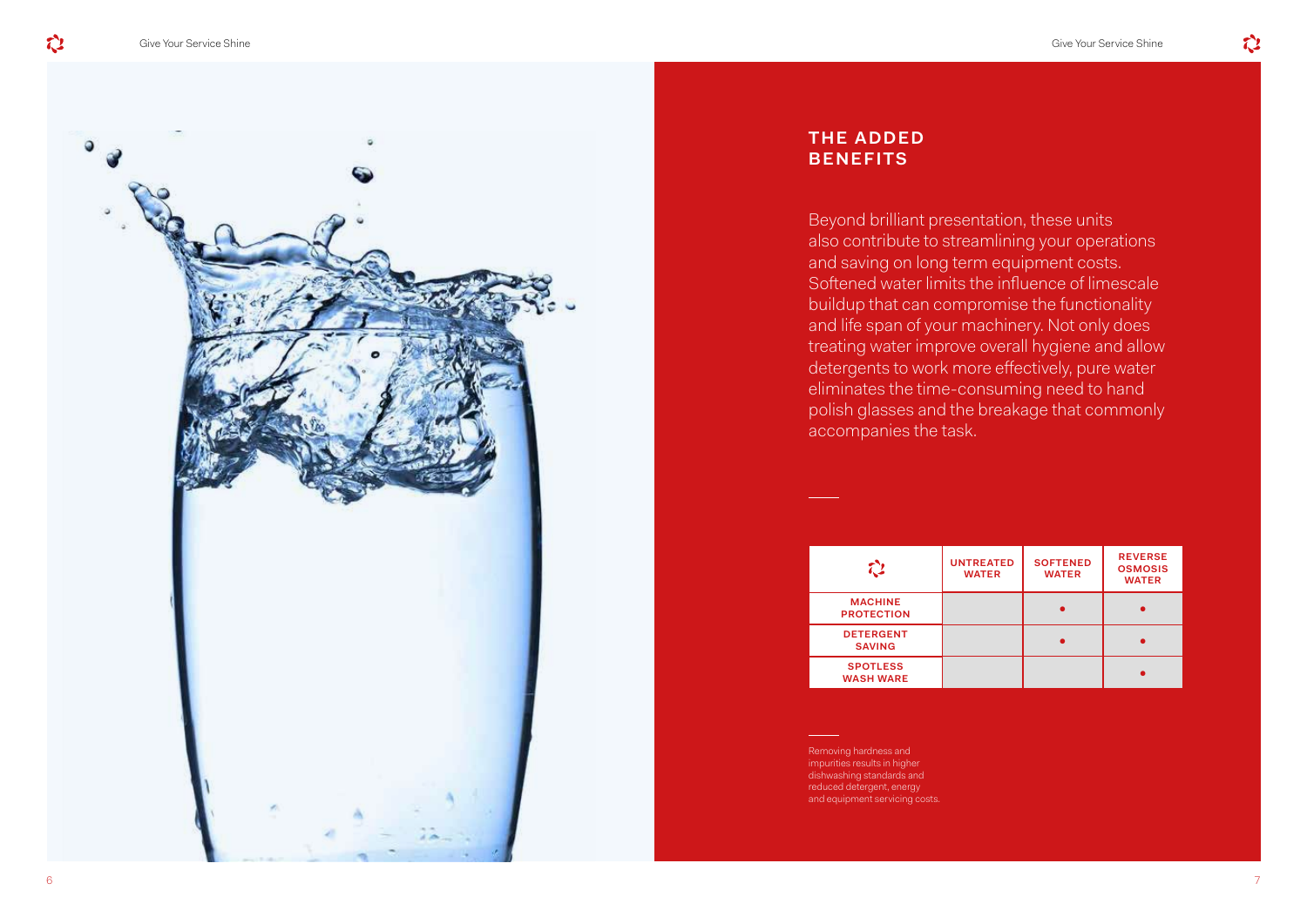![](_page_4_Picture_1.jpeg)

## SOFTENING WATER **TA R G E T I N G LIMESCALE**

## **THE SCIENCE OF SOFTENING**

Hard water produces limescale deposits, which over time become problematic for any operation. The gradual buildup of this hard, off-white, chalky substance creates obstructions in pipes, tanks and boilers, which impedes water flow and operational effectiveness. These deposits also become a breeding ground where bacteria and dirt accumulate, so not only is your equipment affected but water quality suffers too. This is where the simple addition of a water softener can improve water quality and extend the life of your warewasher.

It's what we don't see in water that can cause the most harm over time. The impurities that water contains include minerals such as calcium and magnesium that produce a 'hard' quality, which leads to limescale buildup. Water softening involves a process known as ionic exchange, which through the use of resins partially removes calcium and magnesium ions from the water. Once the resin has exhausted its ability to capture the calcium and magnesium carbonates it is washed to remove sediments and regenerated with salt water to prepare for the next softening cycle.

Softeners significantly extend the life of heating elements. Thanks to an ionic exchange process, when calcium and magnesium come into contact with the resin they are transformed into sodium ions, which means no deposits or limescale build-up.

![](_page_4_Figure_7.jpeg)

 $\mathbf{C}$ 

**THE SOFTENING PROCESS**

![](_page_4_Picture_11.jpeg)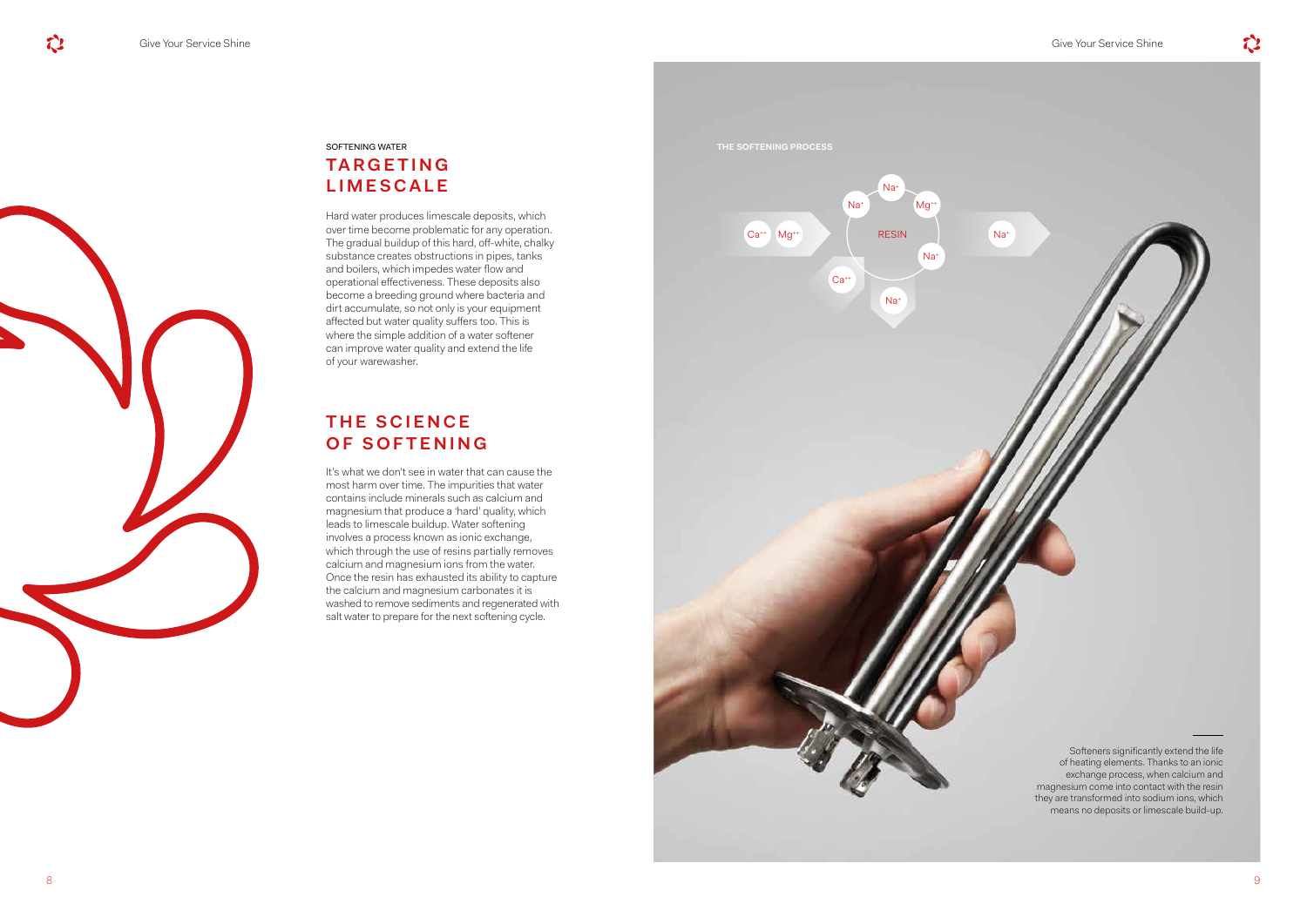#### REVERSE OSMOSIS

## **BE BRILLIANT**

Count on reverse osmosis to guarantee sparkling results and rid your operation of time consuming tasks such as hand polishing glasses.

It's such a simple process but it makes an immediate statement with clarity and sparkle. That is the top line benefit for most operations, but also consider the many advantages of adding this process to your washing system. These include: • Improved overall hygiene

- 
- Less detergent required when used with pure water No more hand polishing required
- 
- Reduced breakage thanks to less manual handling
- Rapid drying times

Our collection of reverse osmosis units all easily integrate with washing systems with straightforward water and electrical hook-ups.

## **Rule One of Racks**

### **How Does Reverse Osmosis Work?** Water treated with a reverse

Get the right one and it can help your washing system deliver sparkling results. Comenda racks feature an open design that provides proper spacing for glasses and crockery to allow optimum water penetration. The outcome is a more thorough cleaning with rapid drying and enhanced glass protection to reduce damage and breakage.

![](_page_5_Picture_16.jpeg)

Our Reverse Osmosis (RO) features a two-stage filtering process to ensure maximum water purity. Water first passes through an active carbon filter to remove chlorine, bacteria and odours. Next, the reverse osmosis process forces water at high pressure to pass through a semipermeable membrane. This captures impurities, mineral salts and other microscopic debris. Softened water works best to optimize the membrane life.

#### osmosis unit is chemically pure and leaves no visible residues when it evaporates. This means exceptional washing standards for glassware and cutlery with no need for hand polishing.

![](_page_5_Figure_13.jpeg)

#### **PURE WATER**

Water treated with a reverse osmosis unit is chemically pure and leaves no visible residues when it evaporates.

#### **SOFTENED WATER**

Water softening partially removes calcium and magnesium ions from the water.

![](_page_5_Picture_17.jpeg)

**IMPECCABLE SHINE**

#### **REVERSE OSMOSIS** Water is forced at high pressure to pass through a semipermeable membrane. This captures impurities,

mineral salts and other microscopic debris.

![](_page_5_Figure_29.jpeg)

![](_page_5_Picture_22.jpeg)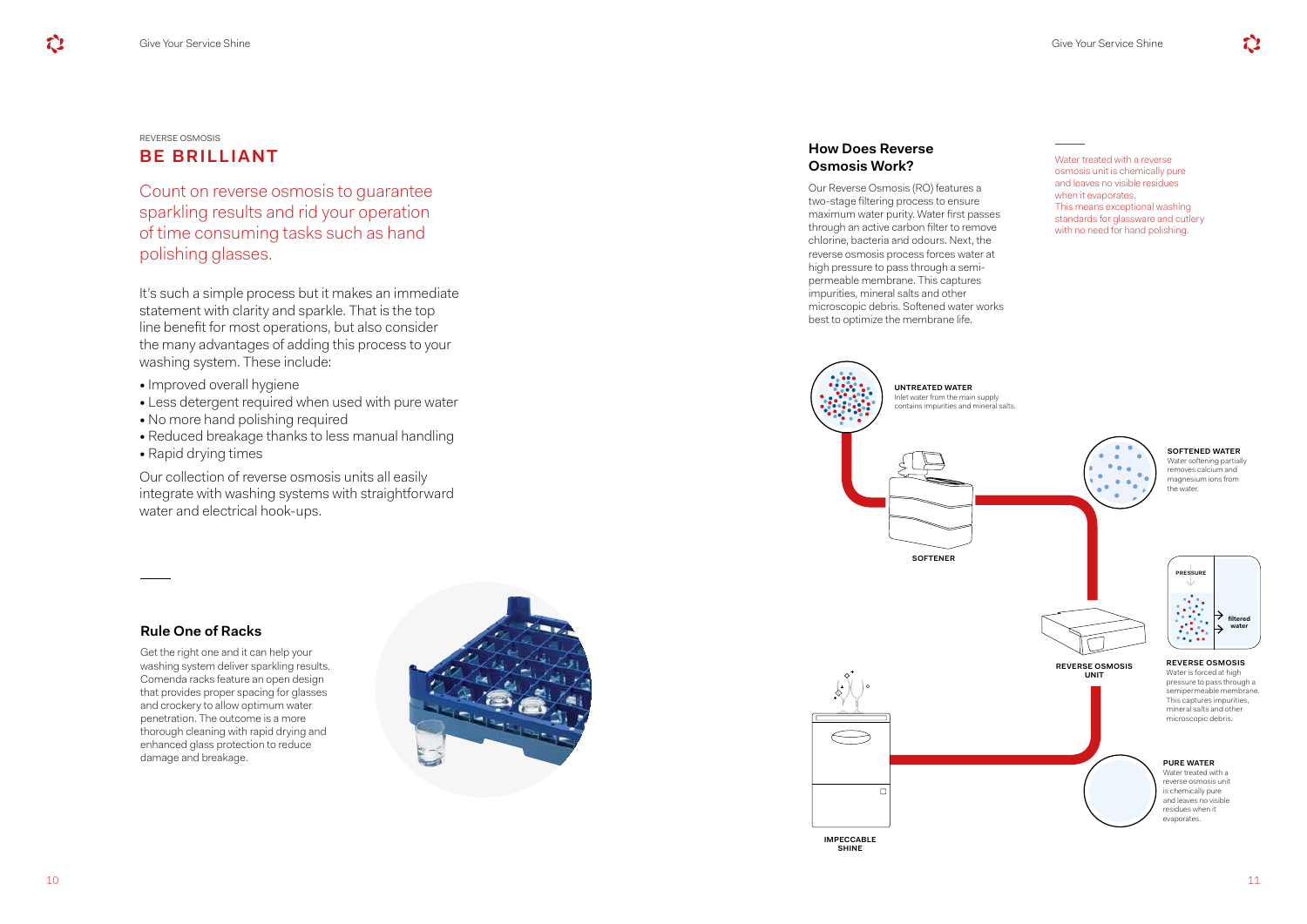Only once we take the time to check the hardness of your water and determine the type of crockery, cutlery and glassware and average volume do we share our suggestions. Naturally, priorities change from client to client, which is why providing a choice of solutions is important to us.

![](_page_6_Picture_5.jpeg)

![](_page_6_Picture_7.jpeg)

![](_page_6_Picture_9.jpeg)

## CUSTOMER CONSULTANCY **SIZED RIGHT FOR YOU**

Collaboration is central to Comenda's service. We work directly with clients to help evaluate operations, understand priorities and provide the best recommendations based on our assessments.

![](_page_6_Picture_1.jpeg)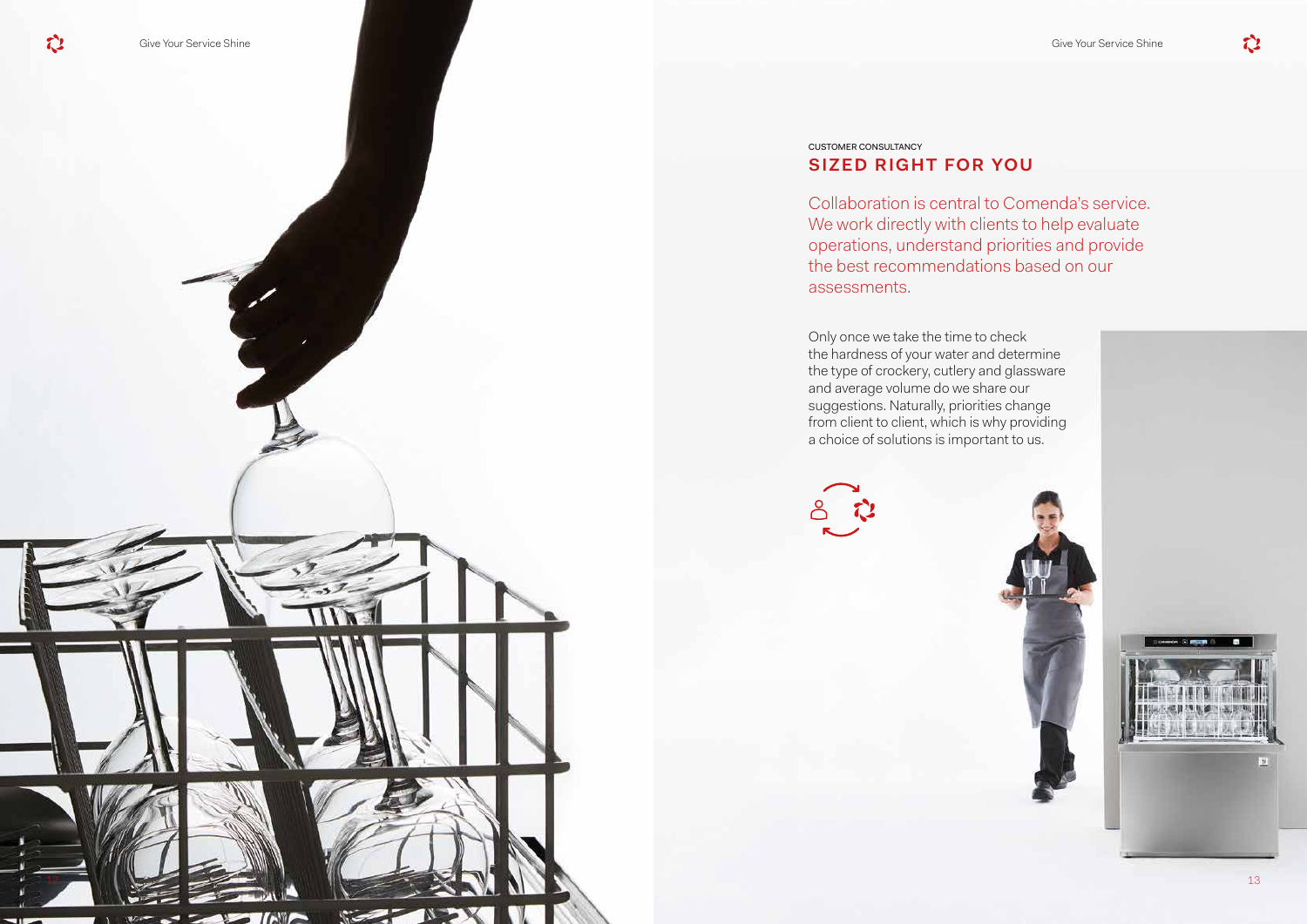## SELECTION AND INSTALLATION **SOFT OPTIONS**

To better accommodate the industry's varied needs Comenda offers both integrated and external water softeners.

Our range of integrated softeners are available only on our Hi-Line and Prime undercounter and hood-type machines, while our external units easily adapt to any washing system thanks to their compact design. No pre-preparation is required to add these units as they connect directly to electrical and water supplies. Functionally, the resins are regenerated only when required, based on the volumetric water usage. Salt refilling is easily done while servicing the unit is effortless.

The choice of water softener depends on how much water is consumed each day. To determine that amount, multiply the machine's rinse consumption per cycle by the number of racks handled per day, and add to the tank volume.

Comenda features five automatic softeners that can manage cold water in volumes ranging from 450 liters to 6,000 liters before requiring regeneration. Consider your options here, but be sure to consult with a Comenda representative to better determine which unit would be the most practical choice for your operation

| <b>COMENDA</b><br><b>WAREWASHING MACHINE</b>                                                                                               | <b>VOLUME OF</b><br><b>WATER TREATE</b><br><b>BEFORE REGENER</b> |
|--------------------------------------------------------------------------------------------------------------------------------------------|------------------------------------------------------------------|
| <b>UNDERCOUNTER</b><br>Prime<br>Hi-Line                                                                                                    | 450 liters at 400<br>700 liters at 250                           |
| <b>HOODTYPE UNITS</b><br>Prime<br>Hi-Line                                                                                                  | 650 liters at 400<br>1,000 liters at 250                         |
| <b>POTWASHERS</b><br><b>GE</b><br><b>RACK CONVEYORS</b><br>AC2, AC2E, AC3<br><b>TRAY WASHERS</b><br>LAV<br><b>CONTAINER WASHERS</b><br>ACC | 1,200 liters at 400<br>1,800 liters at 250                       |
| <b>FLIGHT CONVEYOR UNITS</b><br>NE1, NE2, NE3<br>Tray washers<br>Tray & cutlery washers<br>Flight pot and utensils washers<br>ΝG           | 2,250 liters at 400<br>3,600 liters at 250                       |
| Wash systems<br>including several models<br>(ie: NE and Tray & cutlery washers)                                                            | 3,750 liters at 400<br>6,000 liters at 250                       |
|                                                                                                                                            |                                                                  |

![](_page_7_Figure_13.jpeg)

![](_page_7_Picture_11.jpeg)

![](_page_7_Picture_4.jpeg)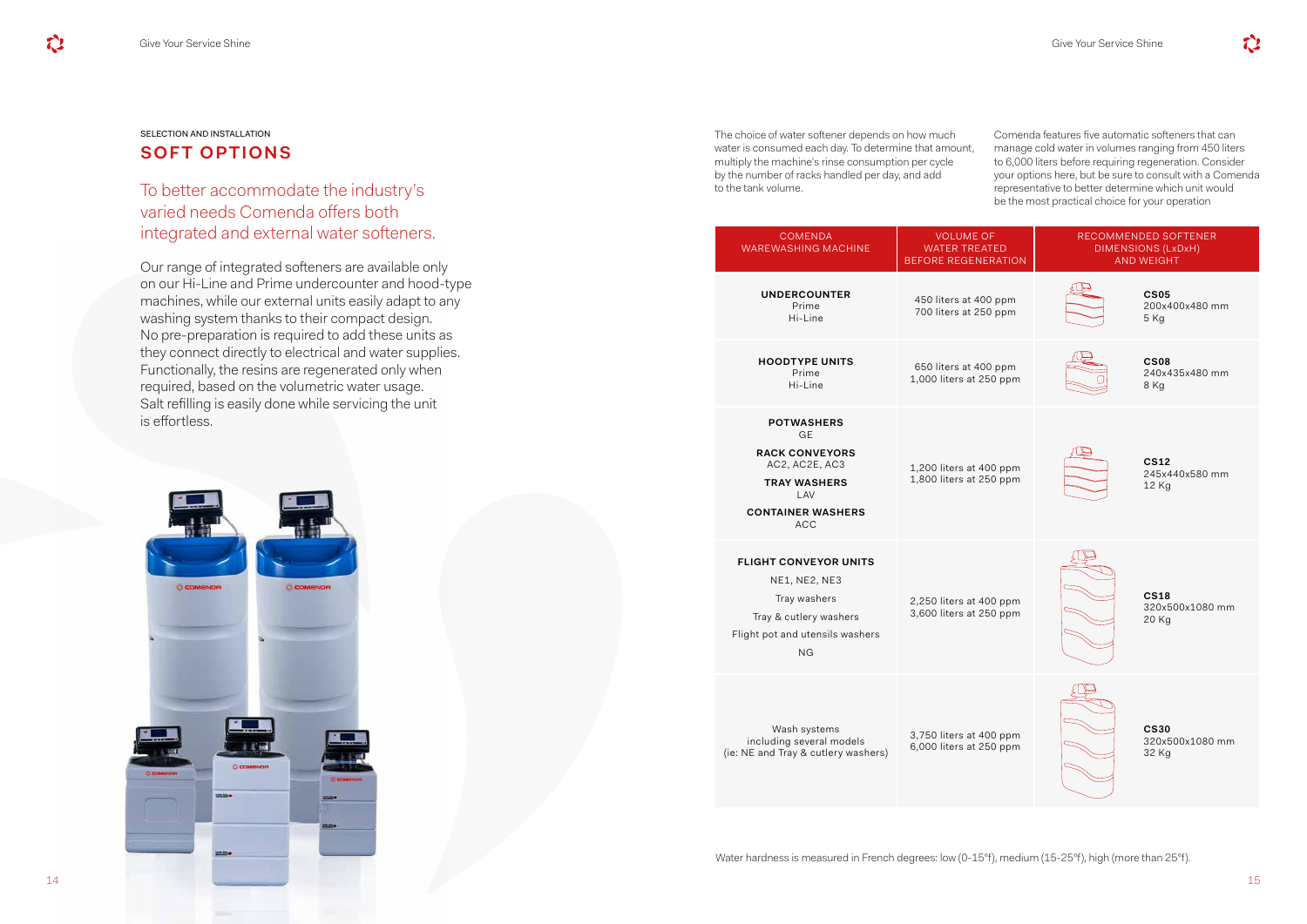| <b>COMENDA</b><br><b>WAREWASHING MACHINE</b>                                                                                                                                                                                                                 | <b>VOLUME OF</b><br><b>WATER TREATED</b> | RECOMMENDED REVERSE<br><b>OSMOSIS UNIT</b><br>DIMENSIONS (LxDxH) AND WEIGHT |                                             |  |  |  |
|--------------------------------------------------------------------------------------------------------------------------------------------------------------------------------------------------------------------------------------------------------------|------------------------------------------|-----------------------------------------------------------------------------|---------------------------------------------|--|--|--|
| <b>UNDERCOUNTER</b><br>Hi-Line (HB and HF)                                                                                                                                                                                                                   | 120 l/h                                  |                                                                             | AQUA + ES*<br>433x555x118 mm<br>16 Kg       |  |  |  |
| <b>UNDERCOUNTER AND</b><br><b>HOODTYPE UNITS</b><br>Hi-Line (HB, HF and HC)                                                                                                                                                                                  | 120 l/h                                  |                                                                             | <b>AQUA + VS</b><br>175x630x480 mm<br>20 Kg |  |  |  |
| <b>HOODTYPE UNITS</b><br>Hi-Line (HC, intensive use)                                                                                                                                                                                                         | 240 l/h                                  |                                                                             | <b>AQUA + EB</b><br>270x428x451 mm<br>25 Kg |  |  |  |
| <b>RACK CONVEYOR UNITS</b><br>AC <sub>3</sub>                                                                                                                                                                                                                | 240 l/h                                  |                                                                             | <b>AQUA + EB</b><br>270x428x451 mm<br>25 Kg |  |  |  |
| <b>RACK CONVEYOR UNITS</b><br>AC <sub>2</sub> E<br><b>FLIGHT UNITS</b><br>NE <sub>3</sub><br>Tray washers<br>Tray & cutlery washers                                                                                                                          | 420 l/h                                  |                                                                             | <b>AQUA + HB</b><br>490x440x750 mm<br>50 Kg |  |  |  |
| . All models of glass and dishwashers to be equipped with RCD<br>• Inlet water temperature 5°-25°C<br>• Inlet water maximum conductivity 1200 µS/cm<br>· Inlet water maximum hardness 35°f - 350 ppm<br>• Electrical connection for all RO units 230V ~ 50Hz |                                          |                                                                             |                                             |  |  |  |

Hourly water consumption determines the best choice of reverse osmosis unit. Select from four units that are designed to manage cold water in volumes ranging from 120 liters to 420 liters every hour. Again, it's best to consult with a Comenda representative to determine which solution suits your operation.

![](_page_8_Picture_10.jpeg)

## **REVERSE OPTIONS**

With four distinct reverse osmosis units from which to choose, finding a system that fits best with your operation is simpler than ever.

Available in both external and integrated options, these units are compact in size, powerfully efficient and offer trouble-free maintenance. Your washing results will show an instant improvement. Comenda's reverse osmosis units only work in combination with those machines fitted with our Rinse Control Device (RCD). As water loses pressure when passing through the membrane of the reverse osmosis unit, the RCD generates the pressure necessary to run an effective rinse cycle.

![](_page_8_Picture_4.jpeg)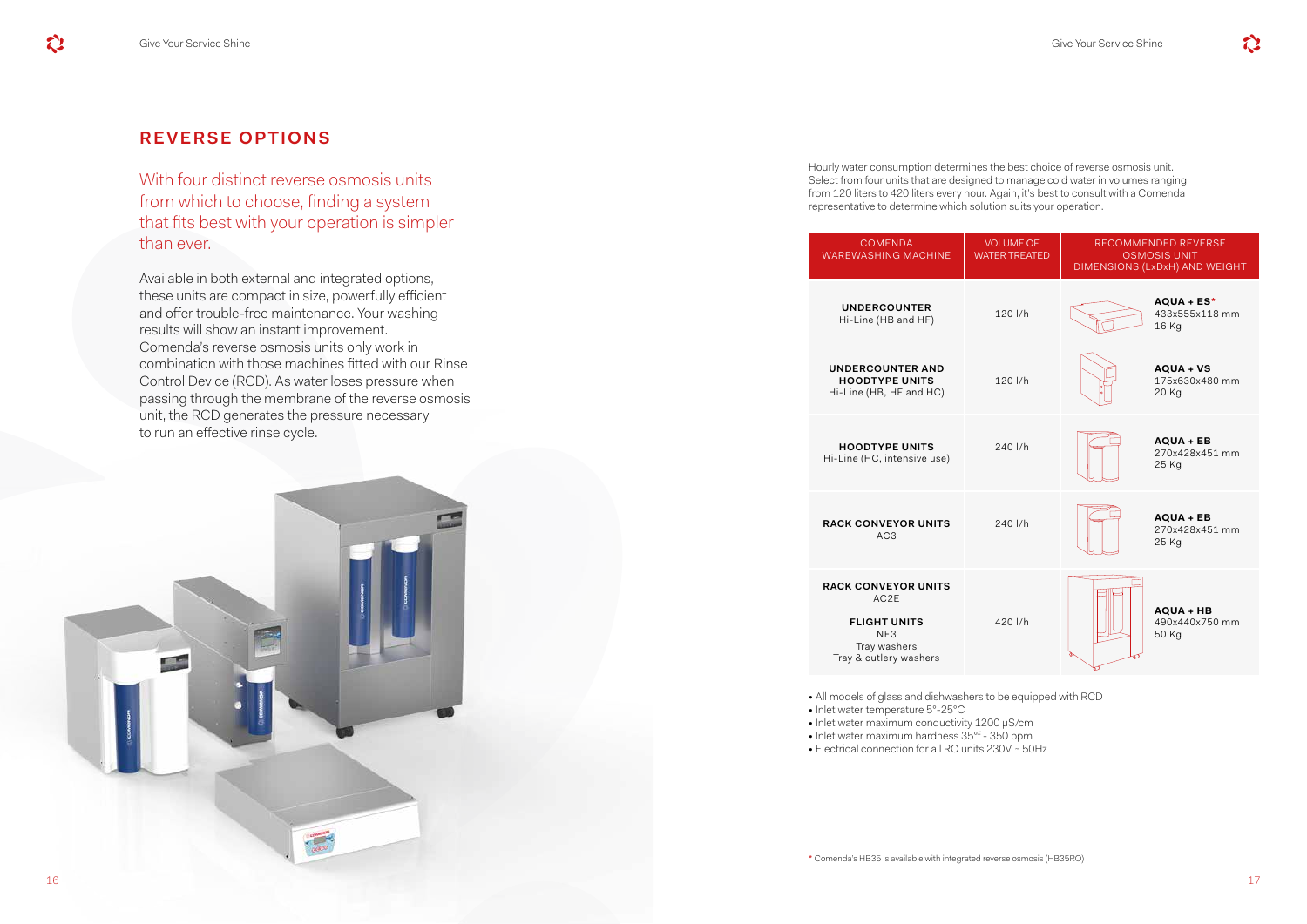**COMPANY** 

## **COLL ABORATIVELY COMENDA**

Just as you are in the business of serving people, we're in the profession of serving you.

Our development since 1963 as a company has always championed exceptional performance, cost containment and highly energy efficient design. Close, active consultation also ensures that we generate the perfect solution for our clients. That involves understanding the challenges our clients face on a daily basis and helping them to meet their objectives.

That's the Comenda difference and it carries on through our commitment to ongoing service and support.

We may be just one component of your overall success, but we always aim to be at the heart of your operation.

![](_page_9_Picture_7.jpeg)

![](_page_9_Picture_8.jpeg)

![](_page_9_Picture_11.jpeg)

 $\mathbf{C}$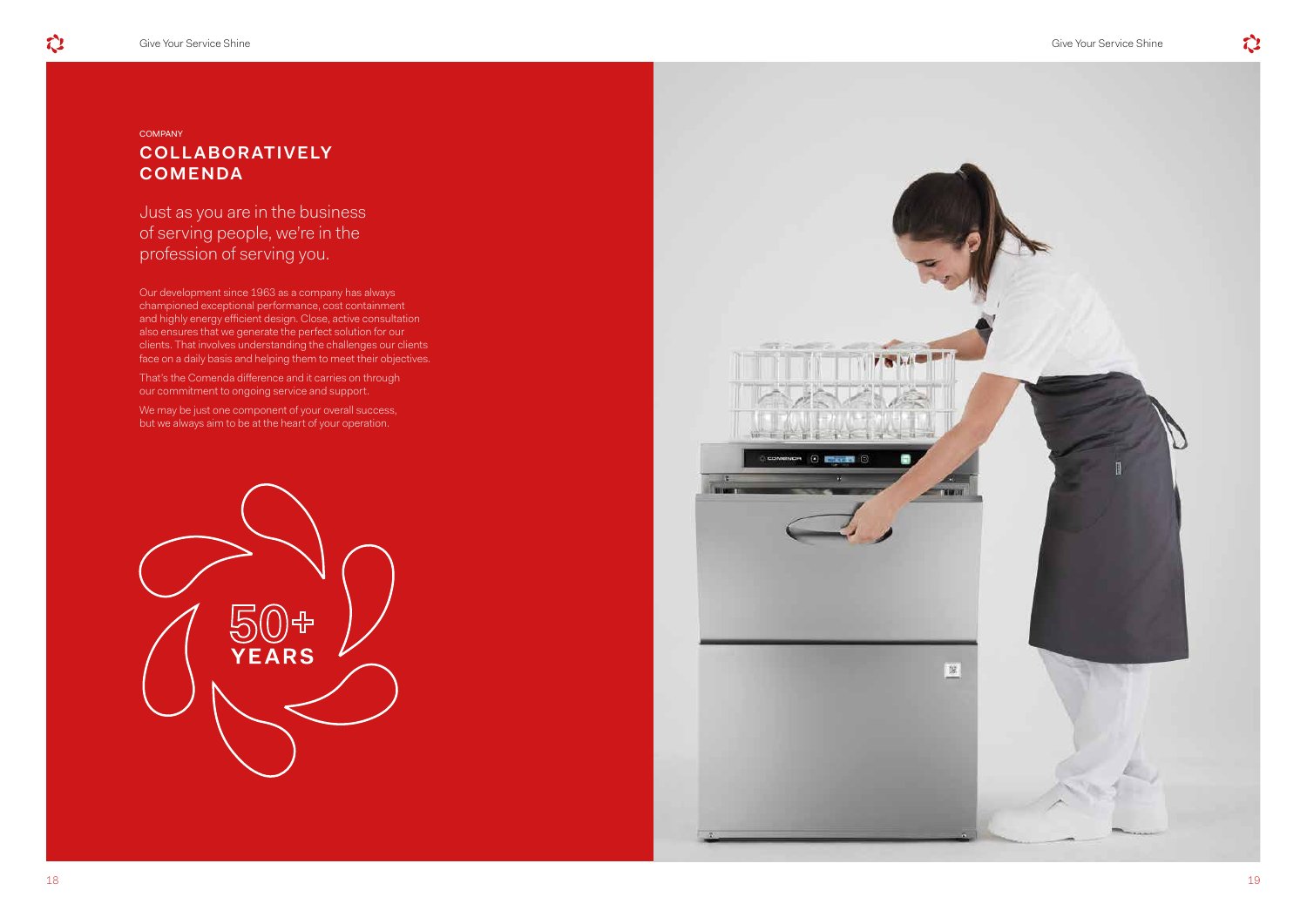## **CONTACT**

Ready to introduce an exceptional level of clean to your operation? Let's begin with a discussion to better understand how we can help you make the best impression possible. Contact us at your convenience.

## Comenda

Via Galileo Galilei 8 20060 Cassina de' Pecchi (MI) Italy P +39 02 952281 sales@comenda.eu www.comenda.eu

![](_page_10_Picture_4.jpeg)

 $\blacksquare$ 

**DI** 

![](_page_10_Picture_5.jpeg)

Comenda complies with ISO9001 quality management system and ISO14001:2015 environmental management system.

![](_page_10_Picture_7.jpeg)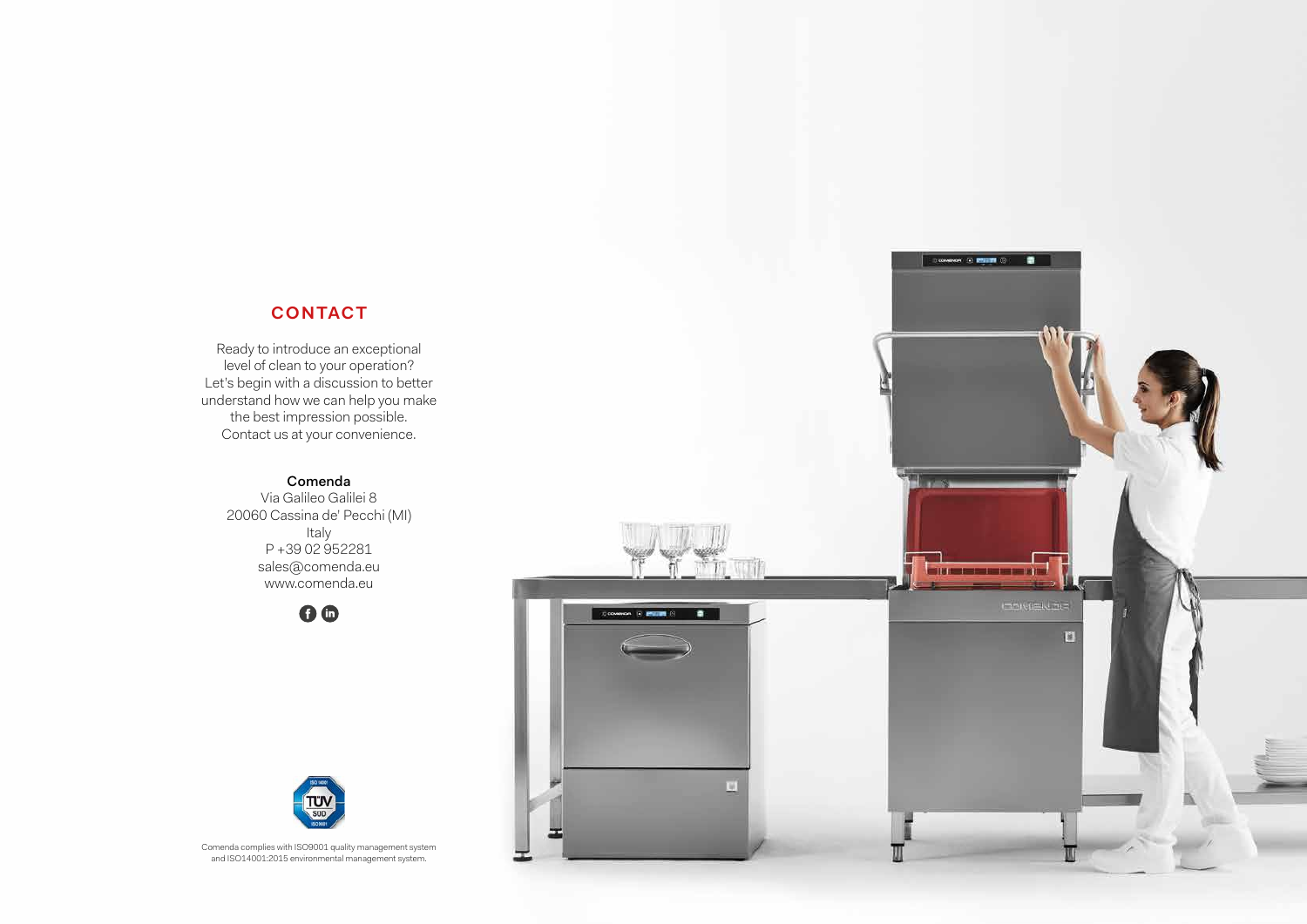#### **CONCEPT & ART DIRECTION**

Cod. 900985EN03.18 - We reserve the right to modify technical features, pictures and graphics.ි

Hangar Design Group www.hangar.it